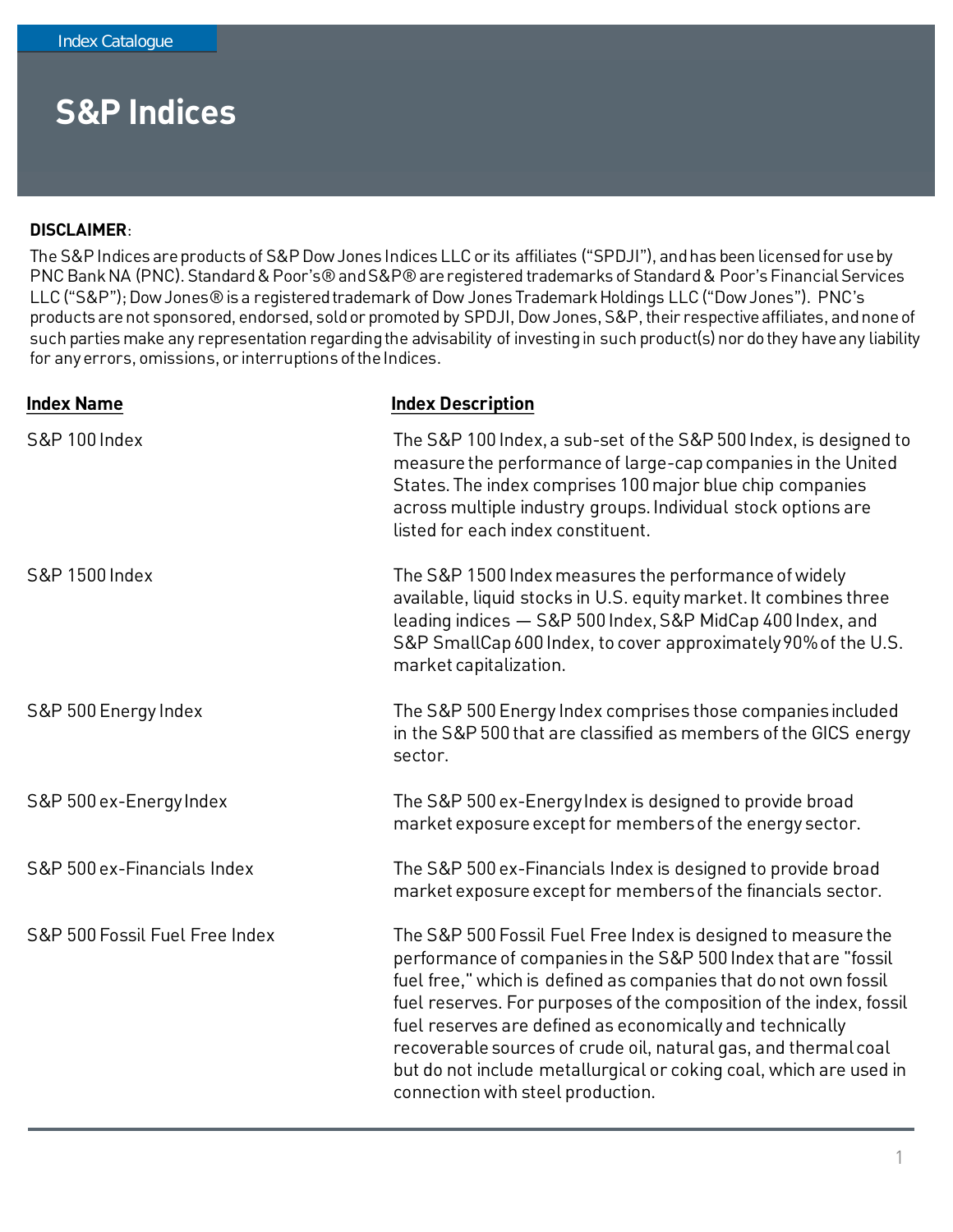| <b>Index Name</b>            | <b>Index Description</b>                                                                                                                                                                                                                                                                                                                            |
|------------------------------|-----------------------------------------------------------------------------------------------------------------------------------------------------------------------------------------------------------------------------------------------------------------------------------------------------------------------------------------------------|
| S&P 500 Growth Index         | The S&P 500 Growth Index measures the performance of growth<br>stocks drawn from the S&P 500 Index. The complete market<br>capitalization of S&P 500 Index is divided into growth and value<br>segments by using three factors: sales growth, the ratio of<br>earnings change to price, and momentum.                                               |
| <b>S&amp;P 500 Index</b>     | The S&P 500 Index measures the performance of 500 widely held<br>stocks in U.S. equity market. Standard and Poor's chooses<br>member companies for the index based on market size, liquidity<br>and industry group representation. It is market capitalization-<br>weighted.                                                                        |
| S&P 500 Industrials Index    | The S&P 500 Industrials comprises those companies included in<br>the S&P 500 that are classified as members of the GICS<br>industrials sector.                                                                                                                                                                                                      |
| S&P 500 Low Volatility Index | The S&P 500 Low Volatility Index measures the performance of<br>the 100 least volatile stocks in the S&P 500. It is volatility-driven.                                                                                                                                                                                                              |
| S&P 500 Quality Index        | The S&P 500 Quality Index is designed to track high quality stocks<br>in the S&P 500 by quality score, which is calculated based on<br>return on equity, accruals ratio and financial leverage ratio.                                                                                                                                               |
| S&P 500 Value Index          | The S&P 500 Value Index measures the performance of value<br>stocks drawn from the S&P 500 index. The complete market<br>capitalization of S&P 500 index is divided into growth and value<br>segments by using three factors: sales growth, the ratio of<br>earnings change to price, and momentum. The index is market<br>capitalization weighted. |
| S&P 900 Growth Index         | The S&P 900 Growth Index measures growth stocks using three<br>factors: sales growth, the ratio of earnings change to price, and<br>momentum. Constituents are drawn from a combination of S&P<br>500 and S&P MidCap 400.                                                                                                                           |
| S&P 900 Value Index          | The S&P 900 Value Index measures value stocks using three<br>factors: the ratios of book value, earnings, and sales to price.<br>Constituents are drawn from a combination of S&P 500 and S&P<br>MidCap 400.                                                                                                                                        |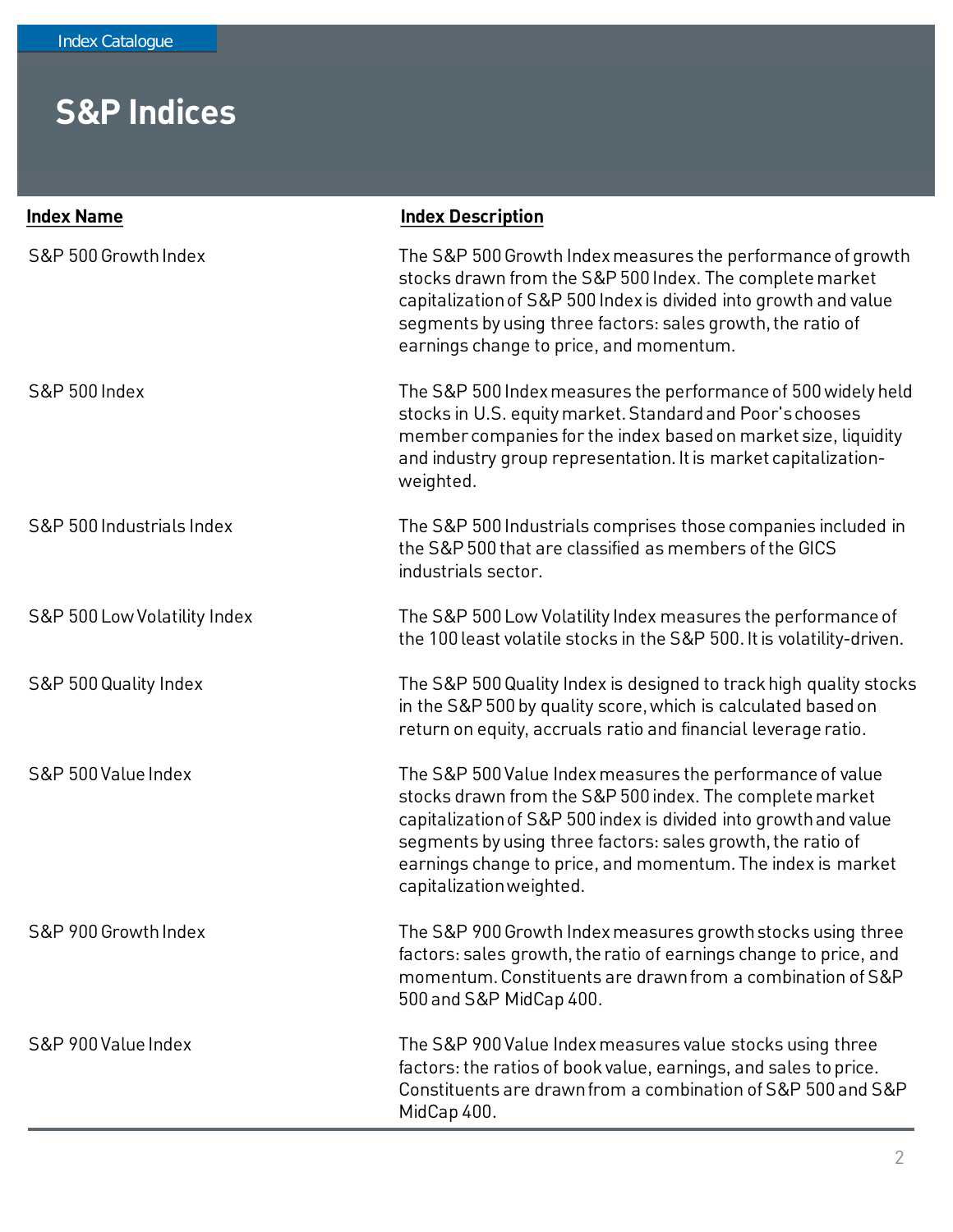| <b>Index Name</b>                                            | <b>Index Description</b>                                                                                                                                                                                                                                                                                                                                                                                               |
|--------------------------------------------------------------|------------------------------------------------------------------------------------------------------------------------------------------------------------------------------------------------------------------------------------------------------------------------------------------------------------------------------------------------------------------------------------------------------------------------|
| S&P Aerospace & Defense Select Industry<br>Index             | The S&P Aerospace & Defense Select Industry Index comprises<br>stocks in the S&P Total Market Index that are classified in the<br>GICS aerospace & defense sub-industry.                                                                                                                                                                                                                                               |
| S&P Banks Select Industry Index                              | The S&P Banks Select Industry Index comprises stocks in the<br>S&P Total Market Index that are classified in the GICS asset<br>management & custody banks, diversified banks, regional banks,<br>other diversified financial services and thrifts & mortgage finance<br>sub-industries.                                                                                                                                |
| S&P Biotechnology Select Industry Index                      | The S&P Biotechnology Select Industry represents the<br>biotechnology segment of the S&P Total Market Index (S&P TMI).<br>The S&P TMI is designed to track the broad U.S. equity market.                                                                                                                                                                                                                               |
| S&P Capital Markets Select Industry Index                    | The S&P Capital Markets Select Industry Index represents the<br>capital markets segment of the S&P Total Market Index (S&P<br>TMI). The S&P TMI is designed to track the broad U.S. equity<br>market.                                                                                                                                                                                                                  |
| <b>S&amp;P Communication Services Select Sector</b><br>Index | The S&P Communication Services Select Sector Index includes<br>companies that have been identified as Communication Services<br>companies by the Global Industry Classification Standard (GICS),<br>including securities of companies from the following industries:<br>diversified telecommunication services; wireless<br>telecommunication services; media; entertainment; and<br>interactive media & services.     |
| <b>S&amp;P Consumer Discretionary Select Sector</b><br>Index | The S&P Consumer Discretionary Select Sector Index is a<br>modified market capitalized weighted index of Consumer<br>Discretionary sector components within the S&P 500 Index.                                                                                                                                                                                                                                         |
| S&P Consumer Staples Select Sector Index                     | The S&P Consumer Staples Select Sector Index is a modified<br>market capitalized weighted index of Consumer Staples sector<br>components within the S&P 500 index. It is a modified market<br>capitalized weighted index of S&P Consumer Staples Select<br>Sector Index is a modified market capitalized weighted index of<br>Consumer Staples sector components within sector components<br>within the S&P 500 Index. |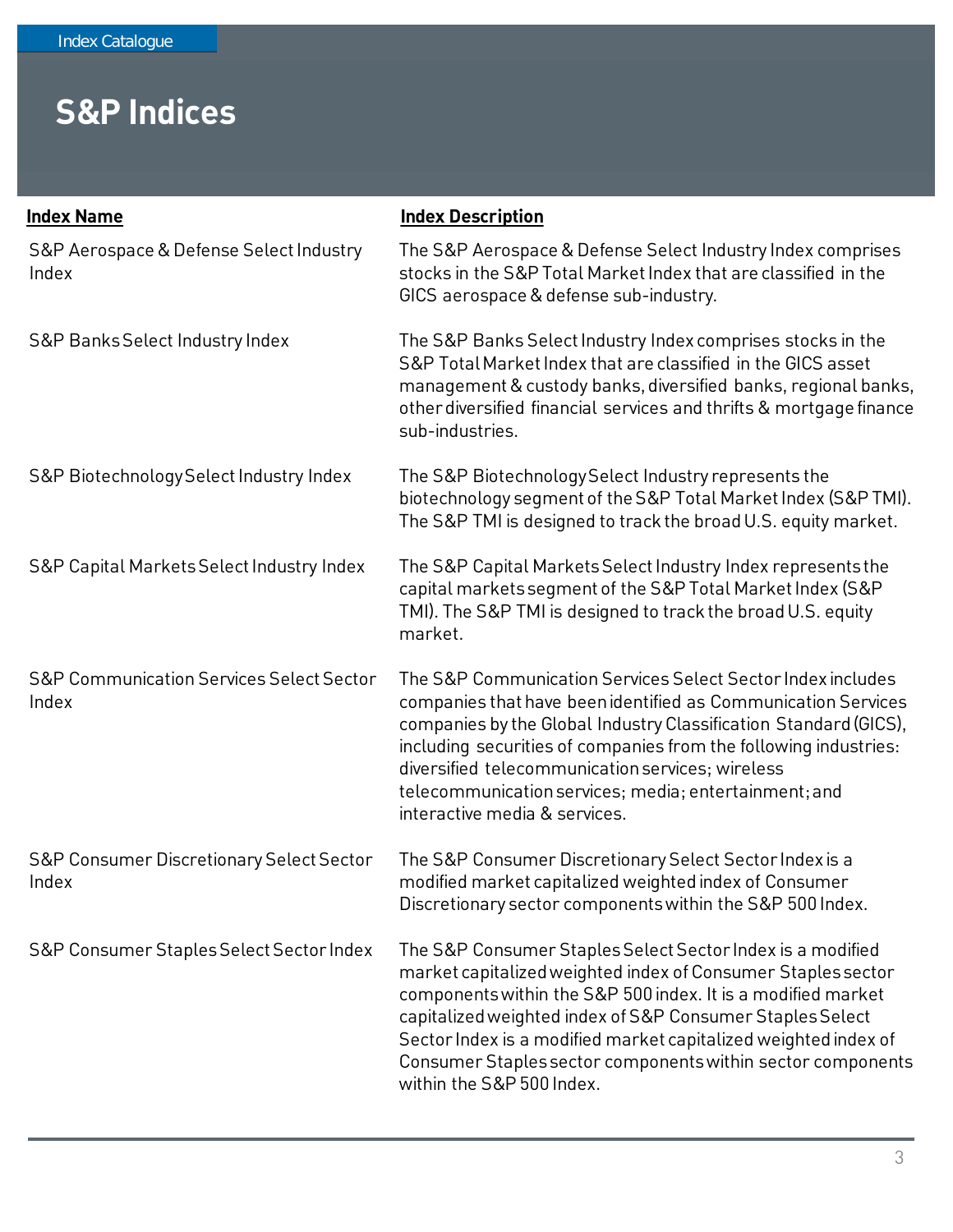| <b>Index Name</b>                                  | <b>Index Description</b>                                                                                                                                                                                                                                                                                                                                                                                                       |
|----------------------------------------------------|--------------------------------------------------------------------------------------------------------------------------------------------------------------------------------------------------------------------------------------------------------------------------------------------------------------------------------------------------------------------------------------------------------------------------------|
| S&P Developed ex-U.S. under USD 2 Billion<br>Index | The S&P Developed ex-U.S. Under USD 2 Billion is a float-<br>adjusted, market capitalization weighted index including all stocks<br>with total market capitalization less than \$2 billion from<br>developed countries included in the S&P Global BMI excluding the<br>United States.                                                                                                                                          |
| S&P Energy Select Sector Index                     | The S&P Energy Select Sector Index is a modified market<br>capitalized weighted index of Energy sector components within<br>the S&P 500 index.                                                                                                                                                                                                                                                                                 |
| S&P Europe 350 Index                               | The S&P Europe 350 consists of 350 leading blue-chip companies<br>drawn from 16 developed European markets.                                                                                                                                                                                                                                                                                                                    |
| <b>S&amp;P Financial Select Sector Index</b>       | The S&P Financial Select Sector Index is a modified market<br>capitalized weighted index of Financial sector components within<br>the S&P 500 index.                                                                                                                                                                                                                                                                           |
| S&P Global Infrastructure Index                    | The S&P Global Infrastructure Index measures the performance<br>of global companies that are engaged in infrastructure and<br>related operations. It provides liquid and tradable exposure to<br>companies from around the world that represent the listed<br>infrastructure universe. To create diversified exposure, the index<br>includes three distinct infrastructure clusters: utilities,<br>transportation, and energy. |
| S&P Global Natural Resources Index                 | The S&P Global Natural Resources Index includes the largest<br>publicly-traded companies in natural resources and commodities<br>businesses that meet specific investability requirements, offering<br>investors diversified and investable equity exposure across<br>primary commodity related sectors: agribusiness, energy, and<br>metals & mining.                                                                         |
| S&P Goldman Sachs Commodity Index                  | The S&P Goldman Sachs Commodity Index (GSCI) is designed to<br>be investable by including the most liquid commodity futures, and<br>provides diversification with low correlations to other asset<br>classes. The S&P GSCI is broad-based and production weighted to<br>represent the global commodity market beta.                                                                                                            |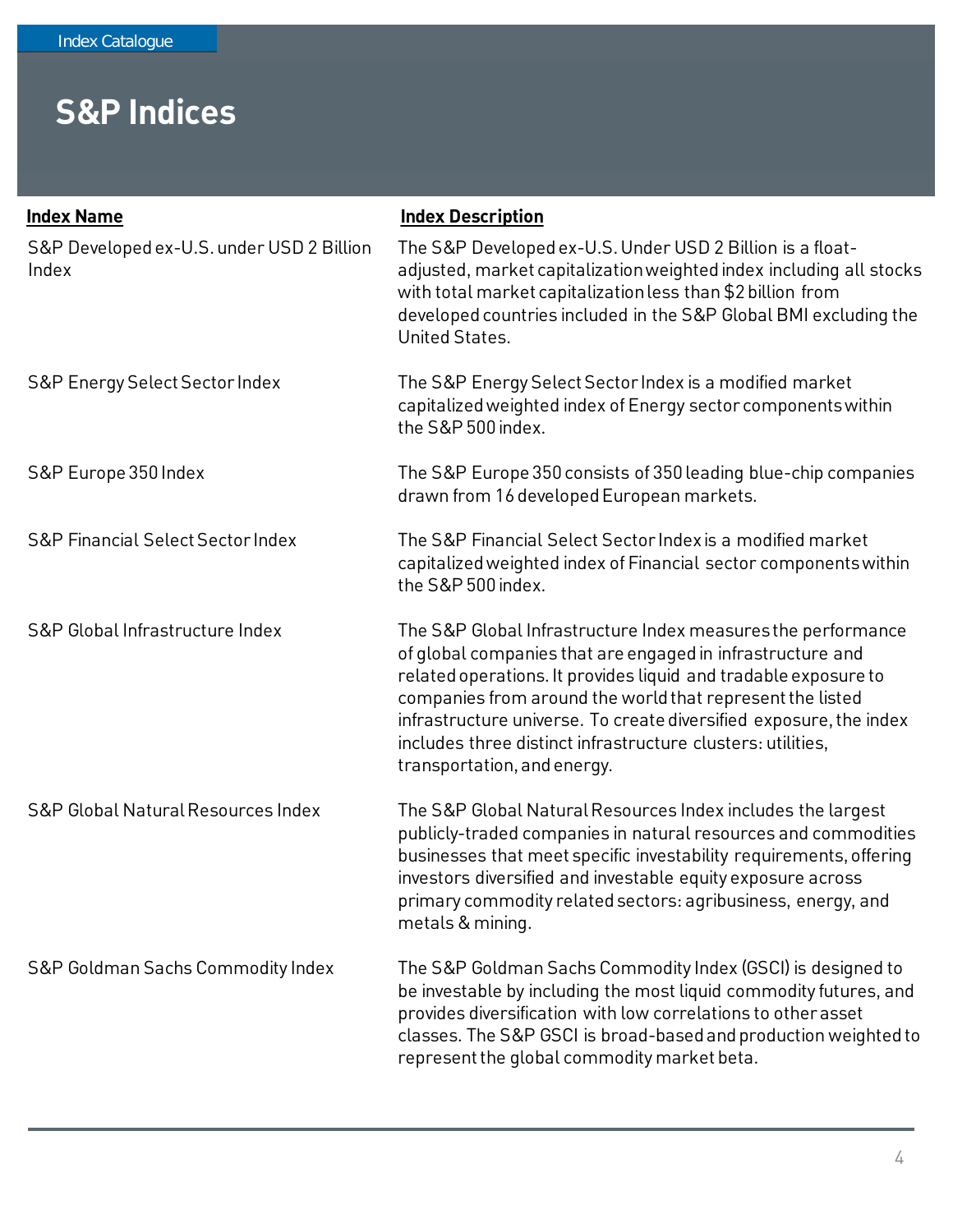| <b>Index Name</b>                      | <b>Index Description</b>                                                                                                                                                                                                                                                                                                                            |
|----------------------------------------|-----------------------------------------------------------------------------------------------------------------------------------------------------------------------------------------------------------------------------------------------------------------------------------------------------------------------------------------------------|
| S&P Health Care Select Sector Index    | The S&P Health Care Select Sector Index is a modified market<br>capitalized weighted index of Health Care sector components<br>within the S&P 500 index.                                                                                                                                                                                            |
| S&P High Quality Intermediate Index    | The S&P High Quality Intermediate Index includes all bonds in the<br>S&P Municipal Bond Index that have a rating of at least AA- by<br>Standard & Poor's, Aa3 by Moody's or AA by Fitch. If there are<br>multiple ratings, the highest is used. All bonds must have effective<br>maturity from 3 to 15 years.                                       |
| S&P Homebuilders Select Industry Index | The S&P Homebuilders Select Industry Index represents the<br>homebuilders segment of the S&P Total Market Index (S&P TMI).<br>The S&P TMI is designed to track the broad U.S. equity market.                                                                                                                                                        |
| S&P Industrial Select Sector Index     | The S&P Industrial Select Sector Index is a modified market<br>capitalized weighted index of Industrial sector components within<br>the S&P 500 index.                                                                                                                                                                                              |
| S&P Insurance Select Industry Index    | The S&P Insurance Select Industry Index represents the<br>insurance segment of the S&P Total Market Index (S&P TMI). The<br>S&P TMI is designed to track the broad U.S. equity market.                                                                                                                                                              |
| S&P Latin America 40 Index             | The S&P Latin America 40 Index measures the performance of 40<br>leading, blue-chip companies that capture approximately 70% of<br>the region's total market capitalization. Constituents are drawn<br>from five major Latin American market.                                                                                                       |
| S&P Listed Private Equity Index        | The S&P Listed Private Equity Index comprises the leading listed<br>private equity companies that meet specific size, liquidity,<br>exposure, and activity requirements.                                                                                                                                                                            |
| S&P LSTA Leveraged Loan Index          | The S&P LSTA Leveraged Loan Index measures the performance<br>of 100 loan facilities drawn from the S&P/LSTA (Loan Syndications<br>and Trading Association) Leveraged Loan Index (LLI). Standard &<br>Poor's chooses these based on market weightings, spreads, and<br>interest payments of the largest facilities in the leveraged loan<br>market. |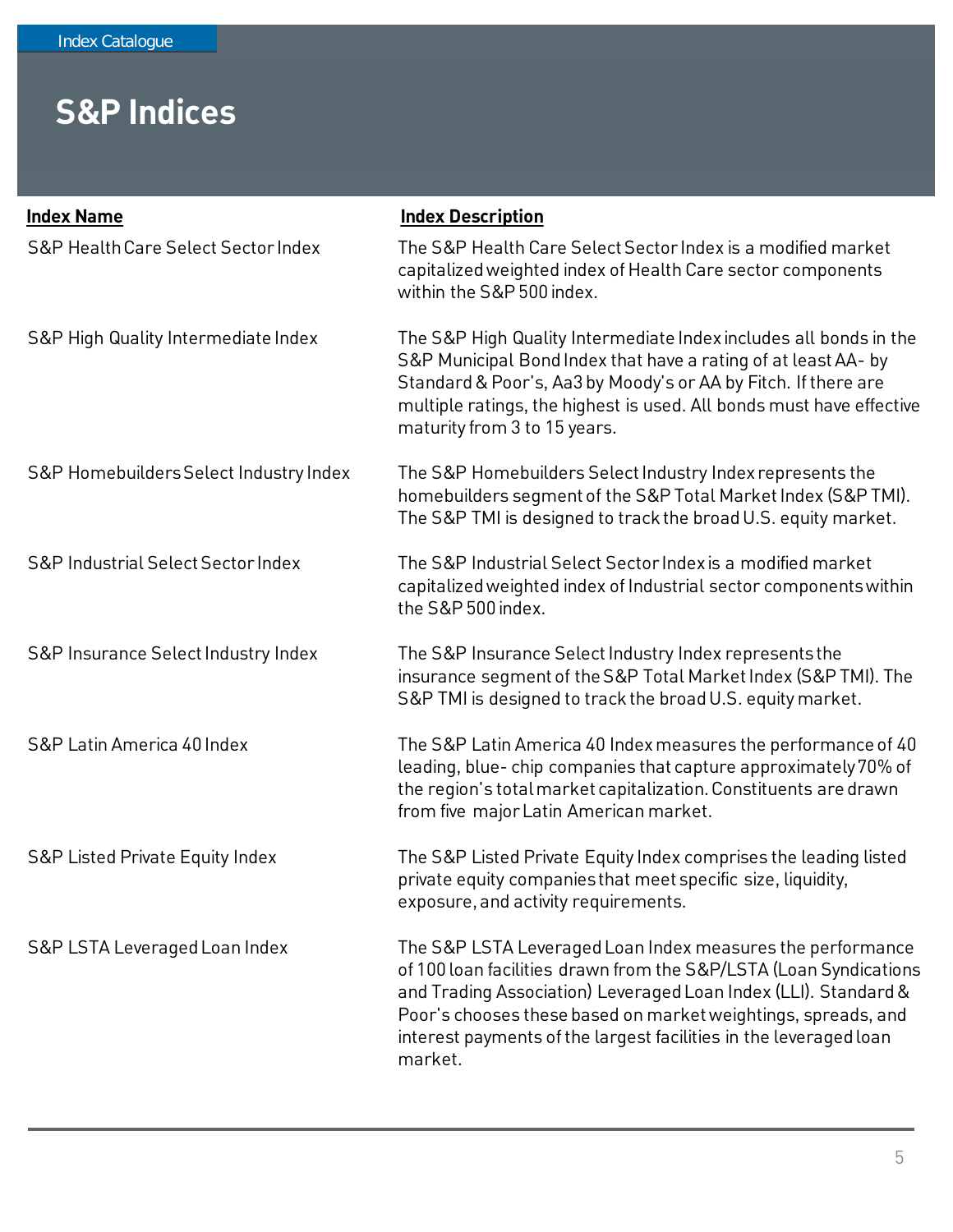| <b>Index Name</b>                                         | <b>Index Description</b>                                                                                                                                                                                                                                                                                                    |
|-----------------------------------------------------------|-----------------------------------------------------------------------------------------------------------------------------------------------------------------------------------------------------------------------------------------------------------------------------------------------------------------------------|
| <b>S&amp;P Materials Select Sector Index</b>              | The S&P Materials Select Sector Index is a modified market<br>capitalized weighted index of Materials sector components within<br>the S&P 500 index.                                                                                                                                                                        |
| S&P Metals & Mining Select Industry Index                 | The S&P Metals & Mining Select Industry Index represents the<br>metals and mining segment of the S&P Total Market Index (S&P<br>TMI). The S&P TMI is designed to track the broad U.S. equity<br>market.                                                                                                                     |
| S&P Mid Cap 400 Growth Index                              | The S&P Mid Cap 400 Growth Index measures the performance of<br>growth stocks drawn from the S&P MidCap 400 index. The<br>complete market capitalization of S&P MidCap 400 index is divided<br>into growth and value segments by using three factors: sales<br>growth, the ratio of earnings change to price, and momentum. |
| S&P Mid Cap 400 Index                                     | The S&P Mid Cap 400 Index measures the performance of mid-<br>sized U.S. companies, reflecting the distinctive risk and return<br>characteristics of this market segment. It comprises stocks in the<br>middle capitalization range, covering approximately 7% of the of<br>U.S. equity market.                             |
| S&P Mid Cap 400 Value Index                               | The S&P Mid Cap 400 Value Index measures the performance of<br>value stocks drawn from the S&P MidCap 400 index. The complete<br>market capitalization of S&P MidCap 400 index is divided into<br>growth and value segments by using three factors: sales growth,<br>the ratio of earnings change to price, and momentum.   |
| S&P Municipal Bond Airport Index                          | The S&P Municipal Bond Airport Index includes bonds from the<br>airport sector in the S&P Municipal Bond Index.                                                                                                                                                                                                             |
| <b>S&amp;P Municipal Bond Appropriation Index</b>         | The S&P Municipal Bond Appropriation Index features bonds from<br>the appropriation sector in the S&P Municipal Bond Index.                                                                                                                                                                                                 |
| <b>S&amp;P Municipal Bond General Obligation</b><br>Index | The S&P Municipal Bond General Obligation Index includes bonds<br>from both the state and local municipality-secured general<br>obligation sectors in the S&P Municipal Bond Index, a broad,<br>market value-weighted index that seeks to measure the<br>performance of the U.S. municipal bond market.                     |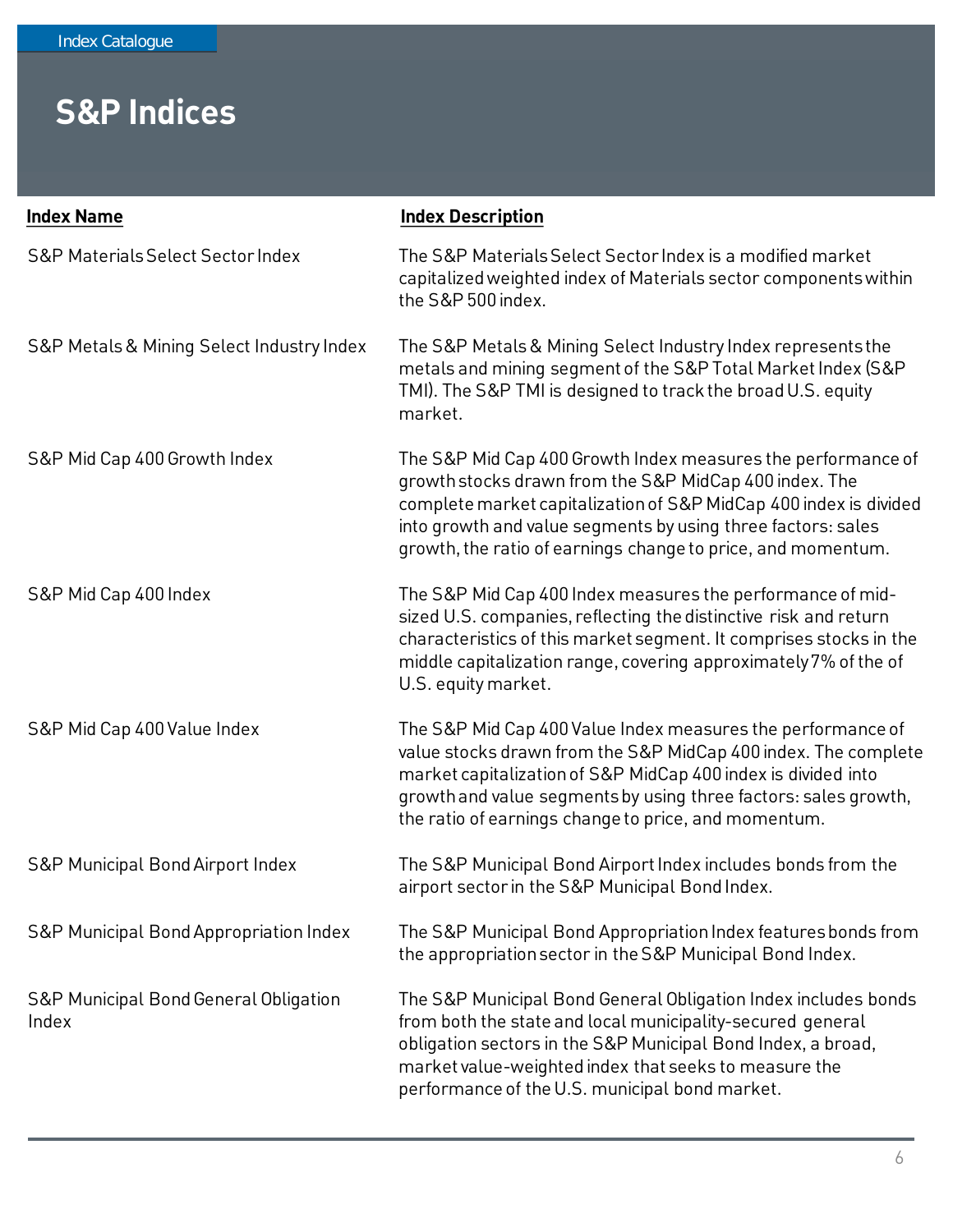| <b>Index Name</b>                                         | <b>Index Description</b>                                                                                                                                                                                                                                                                                                                                                                                                                                                                                                                                                                                                                                                                                               |
|-----------------------------------------------------------|------------------------------------------------------------------------------------------------------------------------------------------------------------------------------------------------------------------------------------------------------------------------------------------------------------------------------------------------------------------------------------------------------------------------------------------------------------------------------------------------------------------------------------------------------------------------------------------------------------------------------------------------------------------------------------------------------------------------|
| S&P Municipal Bond Health Care Index                      | The S&P Municipal Bond Health Care Index seeks to measure the<br>performance of U.S. municipal bonds in the Hospital, Lifecare and<br>Nursing sectors.                                                                                                                                                                                                                                                                                                                                                                                                                                                                                                                                                                 |
| S&P Municipal Bond High Yield Index                       | The S&P Municipal Bond High Yield Index consists of bonds in the<br>S&P Municipal Bond Index that are not rated or are rated below<br>investment grade.                                                                                                                                                                                                                                                                                                                                                                                                                                                                                                                                                                |
| S&P Municipal Bond Higher Education Index                 | The S&P Municipal Bond Higher Education Index includes bonds<br>from the higher education sector in the S&P Municipal Bond<br>Index.                                                                                                                                                                                                                                                                                                                                                                                                                                                                                                                                                                                   |
| S&P Municipal Bond Housing Index                          | The S&P Municipal Bond Housing Index consists of bonds in the<br>S&P Municipal Bond Index from the Multi-Family, Single Family<br>sectors.                                                                                                                                                                                                                                                                                                                                                                                                                                                                                                                                                                             |
| <b>S&amp;P Municipal Bond Index</b>                       | The S&P Municipal Bond Index is a broad, market value-weighted<br>index that seeks to measure the performance of the U.S.<br>municipal bond market.                                                                                                                                                                                                                                                                                                                                                                                                                                                                                                                                                                    |
| S&P Municipal Bond Intermediate Index                     | The S&P Municipal Bond Intermediate Index consists of bonds in<br>the S&P Municipal Bond Index with a minimum maturity of 3 years<br>and a maximum maturity of 15 years.                                                                                                                                                                                                                                                                                                                                                                                                                                                                                                                                               |
| S&P Municipal Bond Investment Grade<br>Intermediate Index | The S&P Municipal Bond Investment Grade Intermediate Index<br>consists of bonds in the S&P Municipal Bond Index that are rated<br>at least BBB- by SPGR, Baa3 by Moody's, or BBB- by Fitch<br>Ratings. For the avoidance of doubt, the lowest rating is used in<br>determining if a bond is eligible for the index. S&P Dow Jones<br>Indices looks at the long term rating, either insured or uninsured,<br>and the underlying rating for index inclusion. Bonds that are pre-<br>refunded or escrowed to maturity are included in this index. All<br>bonds must also have a minimum maturity of three years and a<br>maximum maturity of up to, but not including, 15 years as<br>measured from the rebalancing date. |
| S&P Municipal Bond Public Power Index                     | The S&P Municipal Bond Public Power Index consists of bonds in<br>the S&P Municipal Bond Utility Index from the Public Power<br>sector.                                                                                                                                                                                                                                                                                                                                                                                                                                                                                                                                                                                |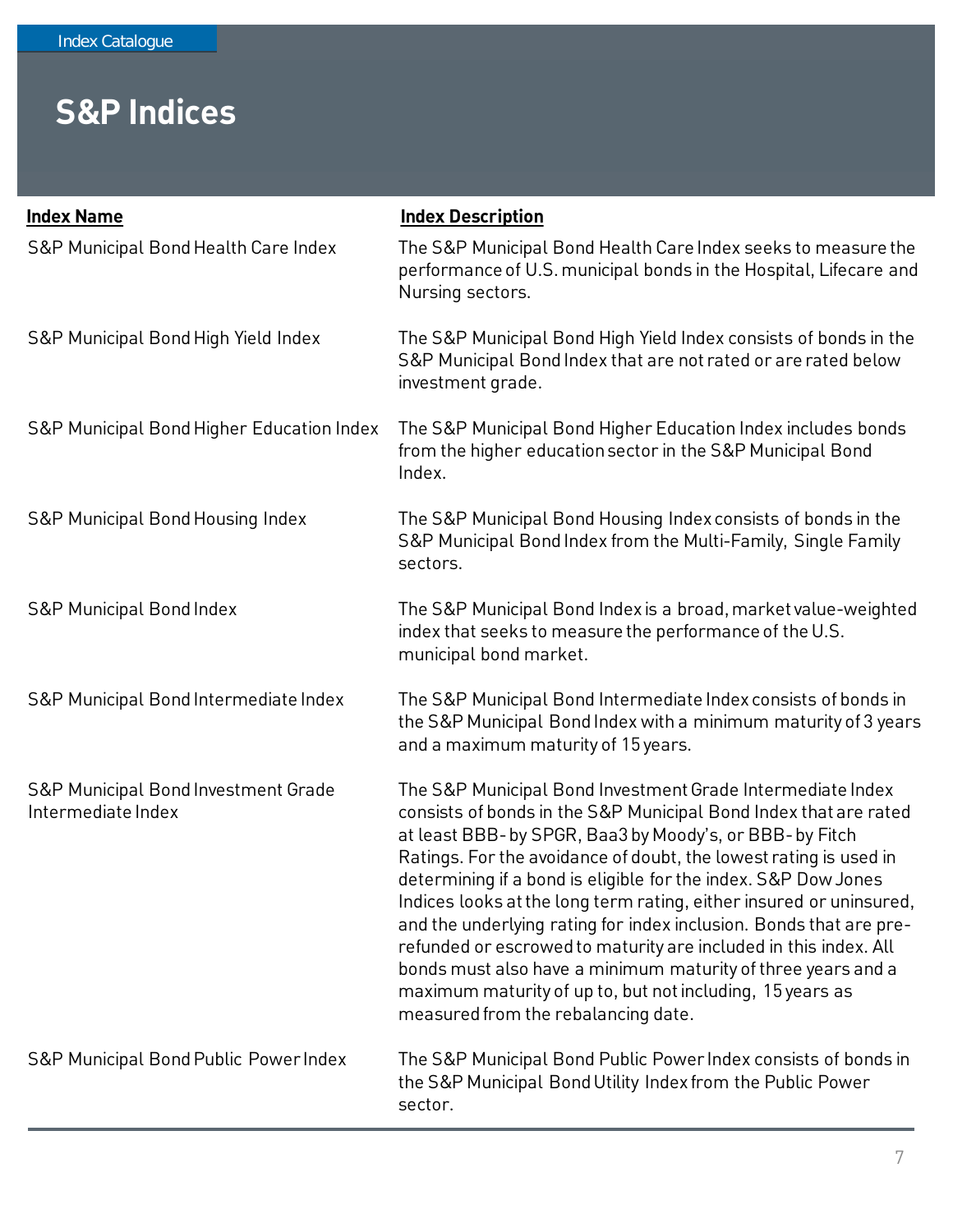| <b>Index Name</b>                                           | <b>Index Description</b>                                                                                                                                                                                                                                                          |
|-------------------------------------------------------------|-----------------------------------------------------------------------------------------------------------------------------------------------------------------------------------------------------------------------------------------------------------------------------------|
| S&P Municipal Bond Revenue Index                            | The S&P Municipal Bond Revenue Index consists of bonds in the<br>S&P Municipal Bond Index that are classified as Revenue Bonds.                                                                                                                                                   |
| <b>S&amp;P Municipal Bond Short Index</b>                   | The S&P Municipal Bond Short Index consists of bonds in the S&P<br>Municipal Bond Index with a minimum maturity of 6 months and a<br>maximum maturity of 4 years.                                                                                                                 |
| S&P Municipal Bond Short Intermediate<br>Index              | The S&P Municipal Bond Short Intermediate Index measures the<br>performance of the bonds that consists of bonds in S&P Municipal<br>Bond Index with a minimum maturity of one year and maximum<br>maturity of up to 8 years. This index is market value weighted.                 |
| S&P Municipal Bond Toll Road Index                          | The S&P Municipal Bond Toll Road Index includes bonds from the<br>toll road sector in the S&P Municipal Bond Index.                                                                                                                                                               |
| S&P National AMT Free Municipal Index                       | The S&P National AMT Free Municipal Index measures the<br>performance of the investment grade segment of the U.S.<br>municipal bond market.                                                                                                                                       |
| <b>S&amp;P North American Natural Resources</b><br>Index    | The S&P North American Natural Resources Index measures the<br>performance of U.S. traded securities that are classified under the<br>Global Industry Classification Standard (GICS) energy and<br>materials sector, excluding the chemicals industry and steel sub-<br>industry. |
| S&P Oil & Gas Equipment & Services Select<br>Industry Index | The S&P Oil & Gas Equipment & Services Select Industry Index<br>represents the oil and gas equipment and services segment of the<br>S&P Total Market Index (S&P TMI). The S&P TMI is designed to<br>track the broad U.S. equity market.                                           |
| S&P Oil & Gas Exploration Index                             | The S&P Oil & Gas Exploration & Production Select Industry Index<br>represents the oil and gas exploration and production segment of<br>the S&P Total Market Index (S&P TMI). The S&P TMI is designed<br>to track the broad U.S. equity market.                                   |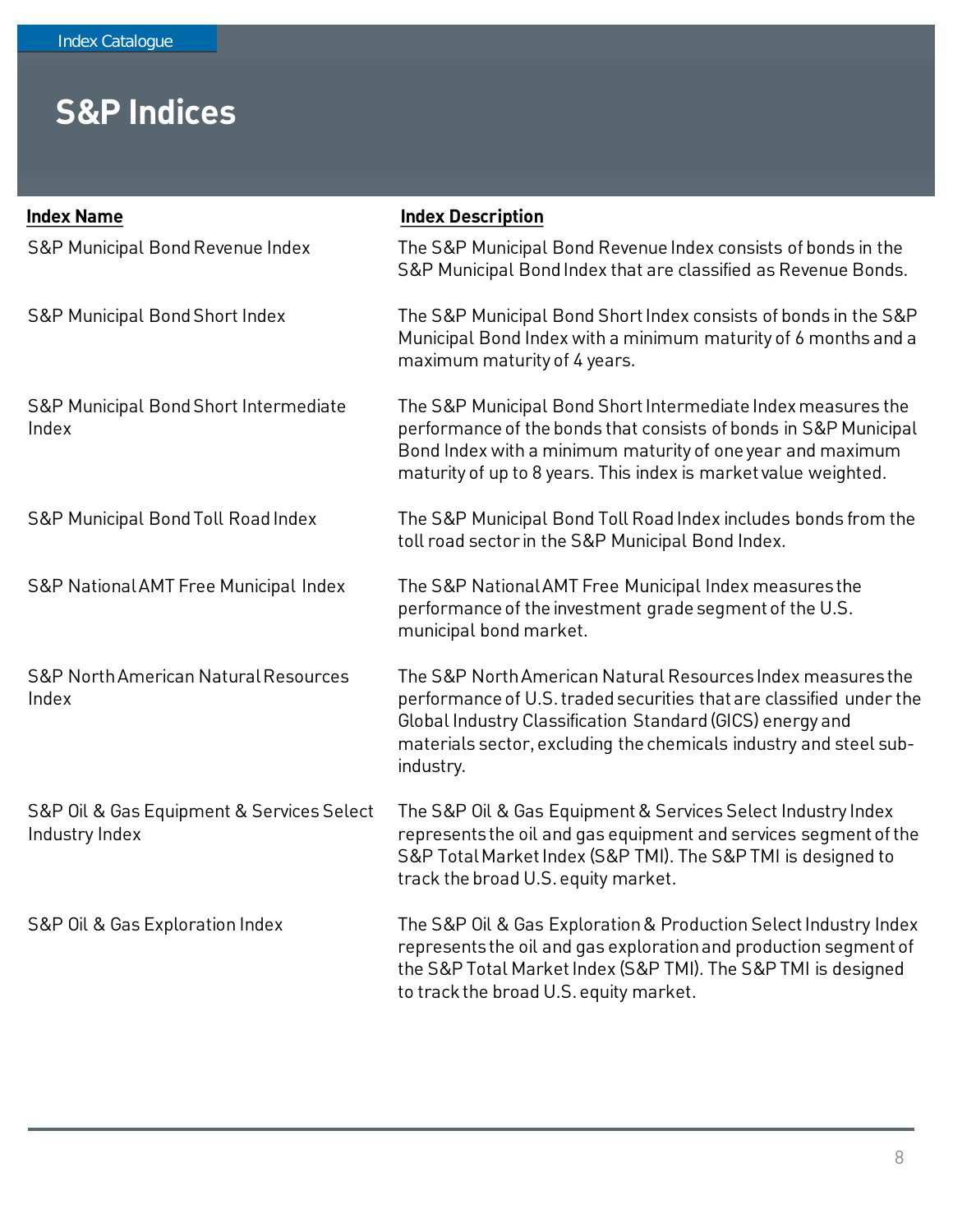| <b>Index Name</b>                         | <b>Index Description</b>                                                                                                                                                                                                                                                                                                             |
|-------------------------------------------|--------------------------------------------------------------------------------------------------------------------------------------------------------------------------------------------------------------------------------------------------------------------------------------------------------------------------------------|
| S&P Pharmaceuticals Select Industry Index | The S&P Pharmaceuticals Select Industry Index represents the<br>pharmaceuticals segment of the S&P Total Market Index (S&P TMI).<br>The S&P TMI is designed to track the broad U.S. equity market.                                                                                                                                   |
| S&P Real Estate Select Sector Index       | The S&P Real Estate Select Sector Index is a modified market<br>capitalized weighted index of Real Estate sector components within<br>the S&P 500 Index.                                                                                                                                                                             |
| S&P Regional Banks Select Industry Index  | The S&P Regional Banks Select Industry Index represents the<br>regional banks segment of the S&P Total Market Index.                                                                                                                                                                                                                 |
| S&P Retail Select Industry Index          | The S&P Retail Select Industry Index represents the retail segment<br>of the S&P Total Market Index (S&P TMI). The S&P TMI is designed<br>to track the broad U.S. equity market.                                                                                                                                                     |
| S&P Semiconductor Select Industry Index   | The S&P Semiconductor Select Industry Index represents the<br>semiconductors segment of the S&P Total Market Index (S&P TMI).<br>The S&P TMI is designed to track the broad U.S. equity market.                                                                                                                                      |
| S&P Small Cap 600 Growth Index            | The S&P Small Cap 600 Growth Index measures the performance<br>of growth stocks drawn from the S&P SmallCap 600 Index. The<br>complete market capitalization of S&P SmallCap 600 Index is<br>divided into growth and value segments by using three factors:<br>sales growth, the ratio of earnings change to price, and<br>momentum. |
| S&P Small Cap 600 Index                   | The S&P Small Cap 600 Index measures the performance of small<br>cap segment of U.S. equity market. It consists of 600 domestic<br>stocks chosen for market size, liquidity, and industry group<br>representation and covers approximately 3% of the domestic<br>equities market.                                                    |
| S&P Small Cap 600 Value Index             | The S&P Small Cap 600 Value Index measures the performance of<br>value stocks drawn from the S&P SmallCap 600 Index. The<br>complete market capitalization of S&P Small Cap 600 Index is<br>divided into growth and value segments by using three factors:<br>sales growth, the ratio of earnings change to price, and<br>momentum.  |